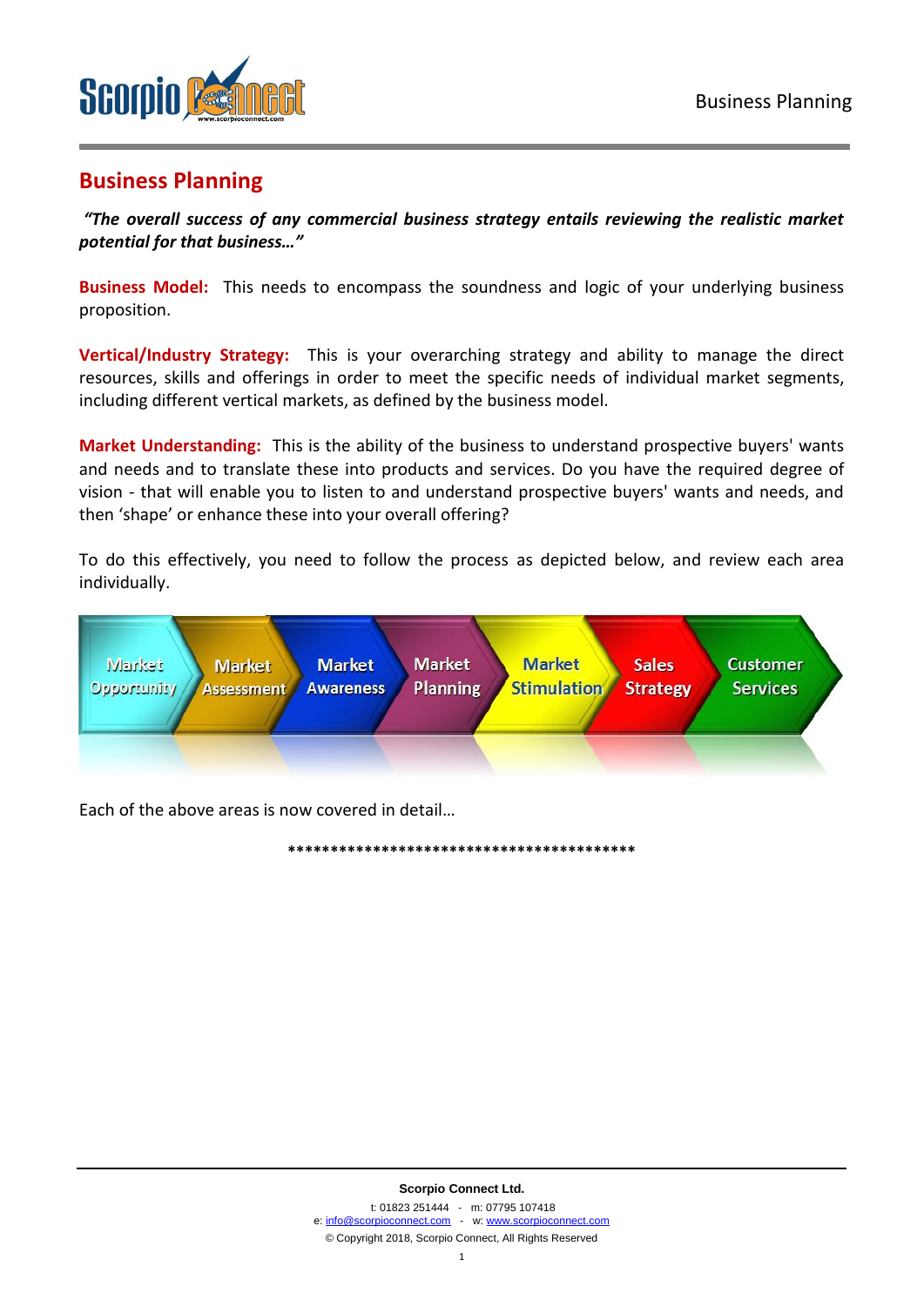

# **Market Opportunity**

*What is the potential size of the market, market sectors, likely customers, competition, barriers to entry, risks etc?*

# What market(s) are you looking to address?

Is it one, or several?

# What are the current trends in these markets?

- These need to be assessed!
- Do you know what they are?
- How can you determine this?

# What solutions are your likely customers actually looking for?

- Who are they?
- Have they tried doing something themselves?
- Have they looked at anybody else?
- What's forcing them down this road?
- Why do they need to do something?

## What's your niche market sector?

- Is it one, or several?
- What are these?

## What are or could be your USP's?

- Again, is it one or several?
- How can these be defined?

# Is there viable business in this marketplace for your products or services?

Your research will confirm where there are gaps in the market that you could exploit, and where your products and services would be attractive to prospective customers because they would meet both their particular needs and their budget and would offer a true 'Value for Money' solution.

- Are these short term, medium term or long-term business opportunities?
- You would need to identify 'Quick Win' business opportunities!

## What's the realistic potential?

- This would need to be assessed.
- Forecasting is an art  $-$  not to be taken lightly.
- Quantity (number of likely / potential sales)
- Sales is always a 'numbers' game.

#### **Scorpio Connect Ltd.**

t: 01823 251444 - m: 07795 107418 e[: info@scorpioconnect.com](mailto:info@scorpioconnect.com) - w[: www.scorpioconnect.com](http://www.scorpioconnect.com/) © Copyright 2018, Scorpio Connect, All Rights Reserved

# **Market Opportunity**



- Market **Opportunity** 
	- **Vision** Audit Potential Comp. **Barriers Risks**

Continue

- What is the overall 'Vision' for this Opportunity?
- Is there realistic and viable Business in this Marketplace for<br>your solutions / services? - Market Potential
- Market Trends
- What Solutions are really required? What Competition is there?
- What are the Barriers to Entry?
- Conduct a SWOT / GAP Analysis What will it take to be Successful?
- What are the Risks?
- Do you Continue?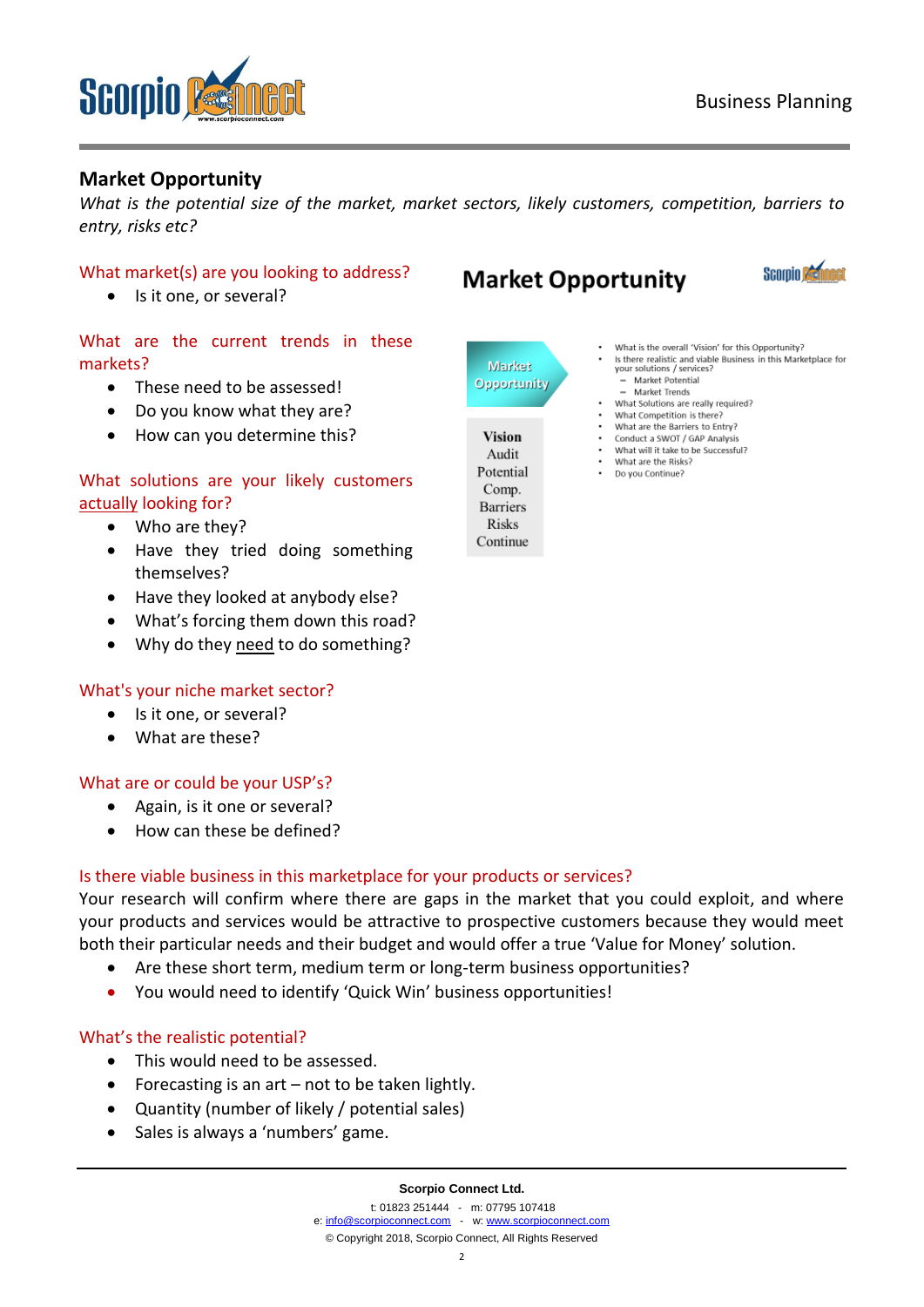

How does this translate into £ Value over the next financial year?

# What competition is there?

- Who are they, where are they?
- What do they actually have?
- How successful are they?
- Who do they have as clients?
- Can you be competitive against them?
	- o How?
	- o What would it take?
	- o How long?

# What are the possible 'Barriers to Entry'?

- Overall commitment to the cause by the business
- Reluctance by the business to enter this market with a determination to succeed
- All the 'key' elements of your 'offer' need to be in place these should include…
	- o Overall Scope, Features, Benefits, Price, USP's, Added Value Services, VFM!
- If any of the above is negative, what can you do to negate this?

# Have you conducted a SWOT / GAP Analysis?

# What will it take for you to be successful?

A recognition by the business to implement the infrastructure and management re-organisation as defined within your Business Case.

- Development of the product / service to ensure that it meets the needs and requirements of your prospective customers
- Resources geared around the infrastructure requirements to:
	- o Develop, market, sell, deliver and support the product / service
	- $\circ$  Costs associated with the above
- Timescales geared around:
	- o Developing the product / service to a marketable state
- Developing all the marketing materials and associated collateral
- Identifying prospects
- Managing the sales cycle typical life cycle  $(3, 6, 9 \text{ months})$
- Delivering the first, and then subsequent sales
- Developing a support operation
- 3<sup>rd</sup> Party Marketing and Sales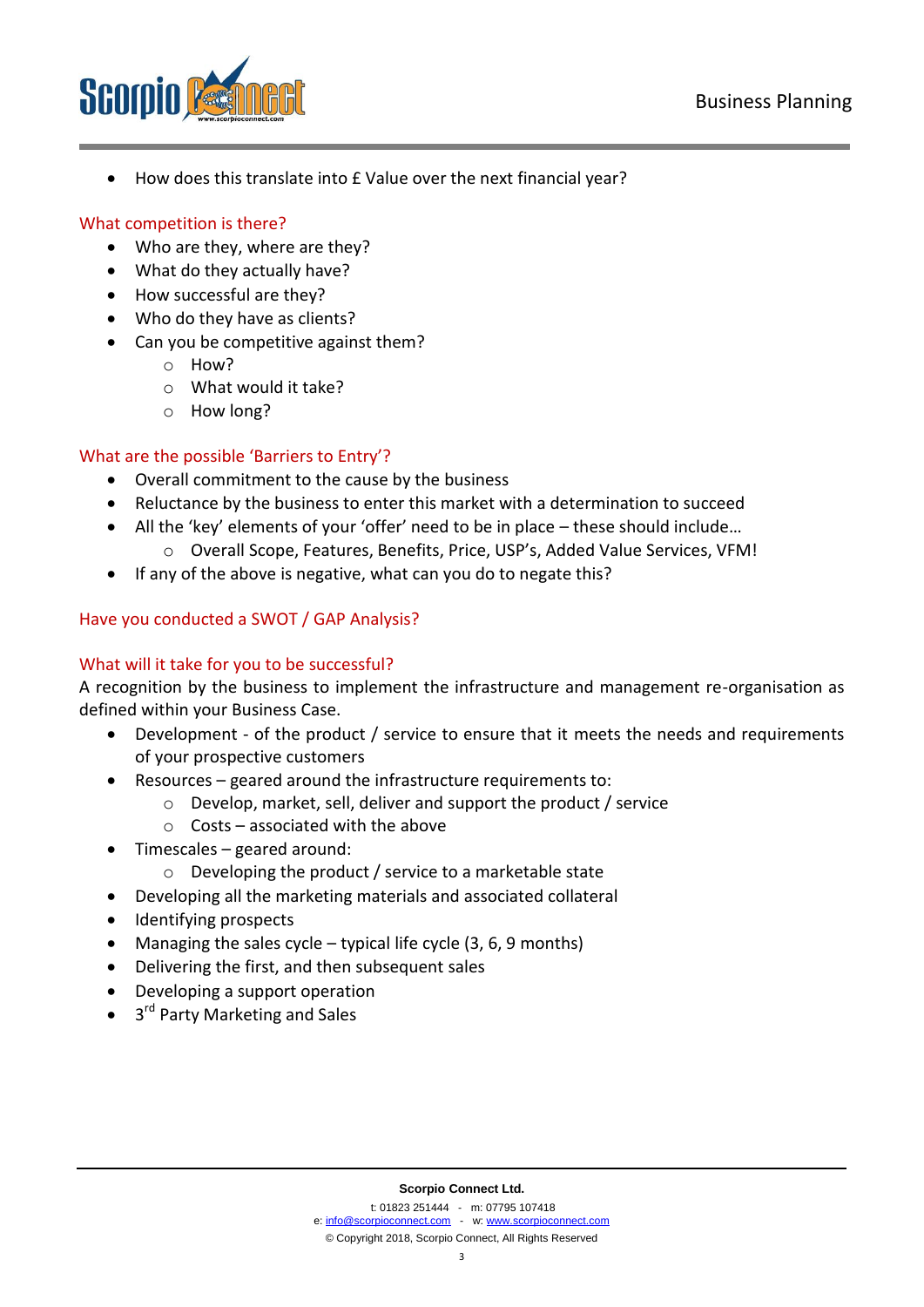

#### What are the risks?

As with any venture of this ty pe, risks abound. But there is a growing market for reputable products and services where value is being 'added' to the opportunity. The key is getting your strategy and organisation right in order to be able to capitalise on this.

# Do you continue - Yes or No?

This is where you assess the risks to the business with regard to this business venture. Are the risks acceptable (given the potential return), or are they too great (with the risk of a loss being too great).

#### **\*\*\*\*\*\*\*\*\*\*\*\*\*\*\*\*\*\*\*\*\*\*\*\*\*\*\*\*\*\*\*\*\*\*\*\*\*\*\*\*\***

# **Market Assessment**

*What is your assessment of the market in terms of market sectors, revenue potential and likely early opportunities?*

You need to clearly establish your 'key' goals & objectives. You need to assess the realistic size of the market. You also need to identify the profile of potential customers and determine the 'fit' of your products and services.

This is to ensure that you focus on strong 'winnable' business, rather than trying to be 'all things to all men' or trying to be something that you're not.

## How should you approach the market?

By any means possible  $-$  as long as it works, produces the results you're looking for and is cost effective.

# What's the revenue potential? Have you produced a Forecast?

What's the size of the market? How many potential customers could there be? How many could you convert to real customers?

## What's 'driving' the market?

This is for you to identify – which in turn will allow you to focus on specifics – rather than just generalities.

# **Market Assessment**



**Objectives** Size Profile Revenue **Solutions Drivers** Early Opp.



- Establish your 'key' Goals & Objectives Conduct a detailed Products / Services / Solutions Market Audit Assess the overall Market Size - Quantity / Volume<br>- Revenue Build a Profile of Potential Customers
	- . Assess the Revenue Potential / Mix
	- Determine the solutions & services 'Fit'
	- · Determine your market 'Approach' • Are there any specific market 'Drivers'?
	- . Assess what early opportunities there could be
	- Any Quick 'Win • Do you continue? Yes or No?

# How can you identify potential early opportunities / 'quick wins'?

This means identifying those prospects who:

- Are committed to doing something
- Have a reason to do something
- Have a clear understanding (and internal agreement) of their requirements
- Have a need to make a decision quickly
- Have a money to spend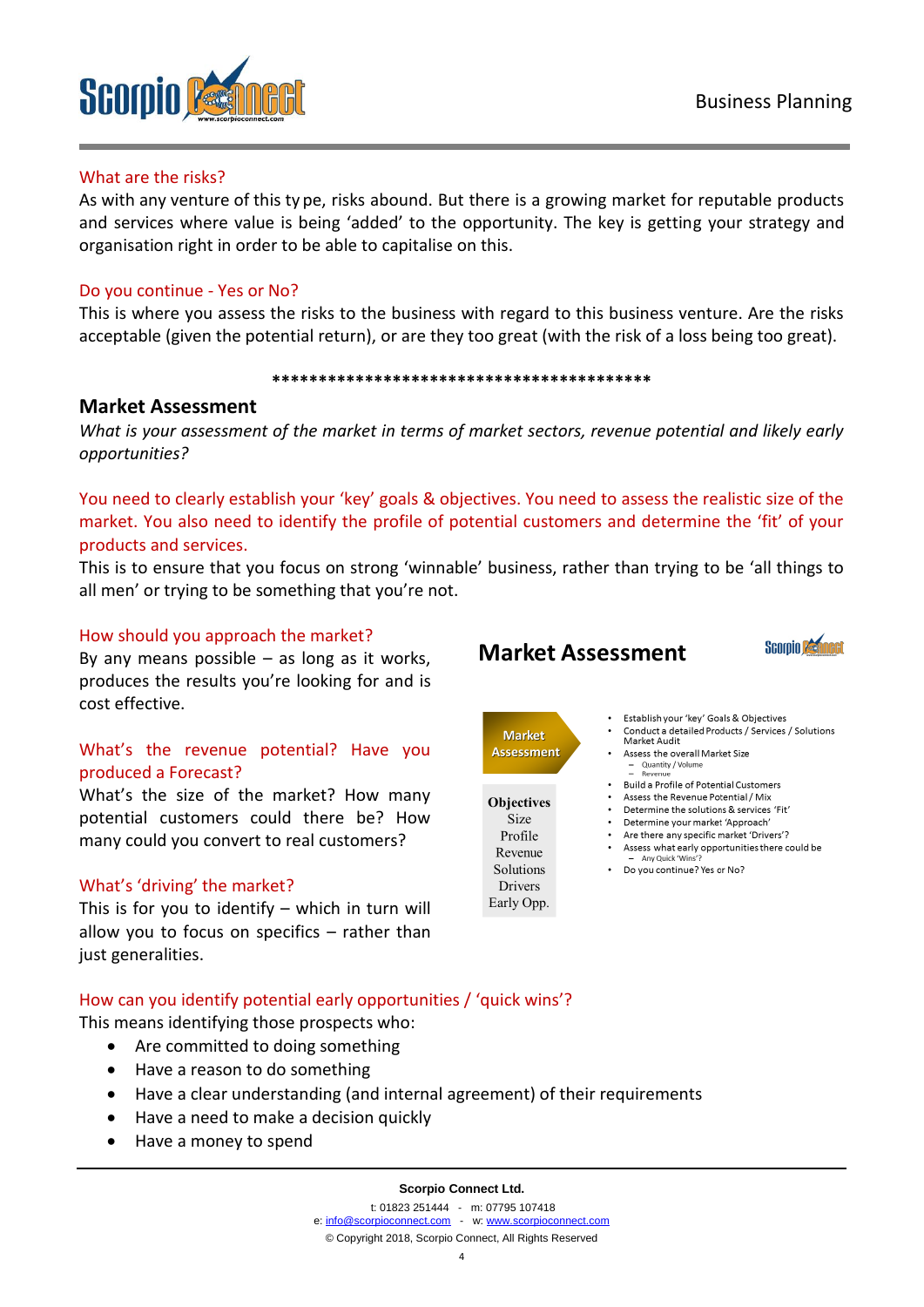

- Cannot find a solution elsewhere
- Have clear decision criteria
- Have a clear decision process

# 'Quick wins' are essential because they:

- **•** establish early credibility
- identify initial issues / bugs / problems in the product or service
- confirm attributable benefits
- deliver early revenue return
- provide future leverage into a customer base with additional solutions

## What are the risks?

As previously mentioned, with any venture of this type, risks abound. Risk needs to be assessed all the way through this process in order to ensure that the business does not take unnecessary risks, but more importantly has these clearly identified so that they can be measured.

## Do you continue - Yes or No?

#### **\*\*\*\*\*\*\*\*\*\*\*\*\*\*\*\*\*\*\*\*\*\*\*\*\*\*\*\*\*\*\*\*\*\*\*\*\*\*\*\*\***

# **Market Awareness**

*What do you need to do to make the market aware of who you are, what you do and what products and services you offer?* 

## What's your marketing strategy?

There will need to be a significant marketing exposure of the business in order to generate interest in these.

This will need to be a combination of general marketing activities, including: Word of Mouth, Referrals, Networking, Personal Contacts, Direct Marketing, Indirect Marketing, Business Directories, Internet, your Website (and not just your own), Digital marketing, Social Media, Referrals, Testimonials, Case Studies etc.

## What is your product / services strategy?

This will need to be further 'honed' in conjunction with this commercial strategy.





**Market Awareness** 

- Solution Strategy Infrast Resource Products **Success**
- How do you build the awareness of your Solution?
- How should you develop your Marketing Strategy?
- Do you have the right Infrastructure?
- Do you have the right 'mix' of resources? What about your Products / Services? Are they 'fit for purpose', maturing, competitive?
- Do you have / when will you have success stories?
- What are the risks?
- Is there still commitment?
- Do you continue? Yes or No?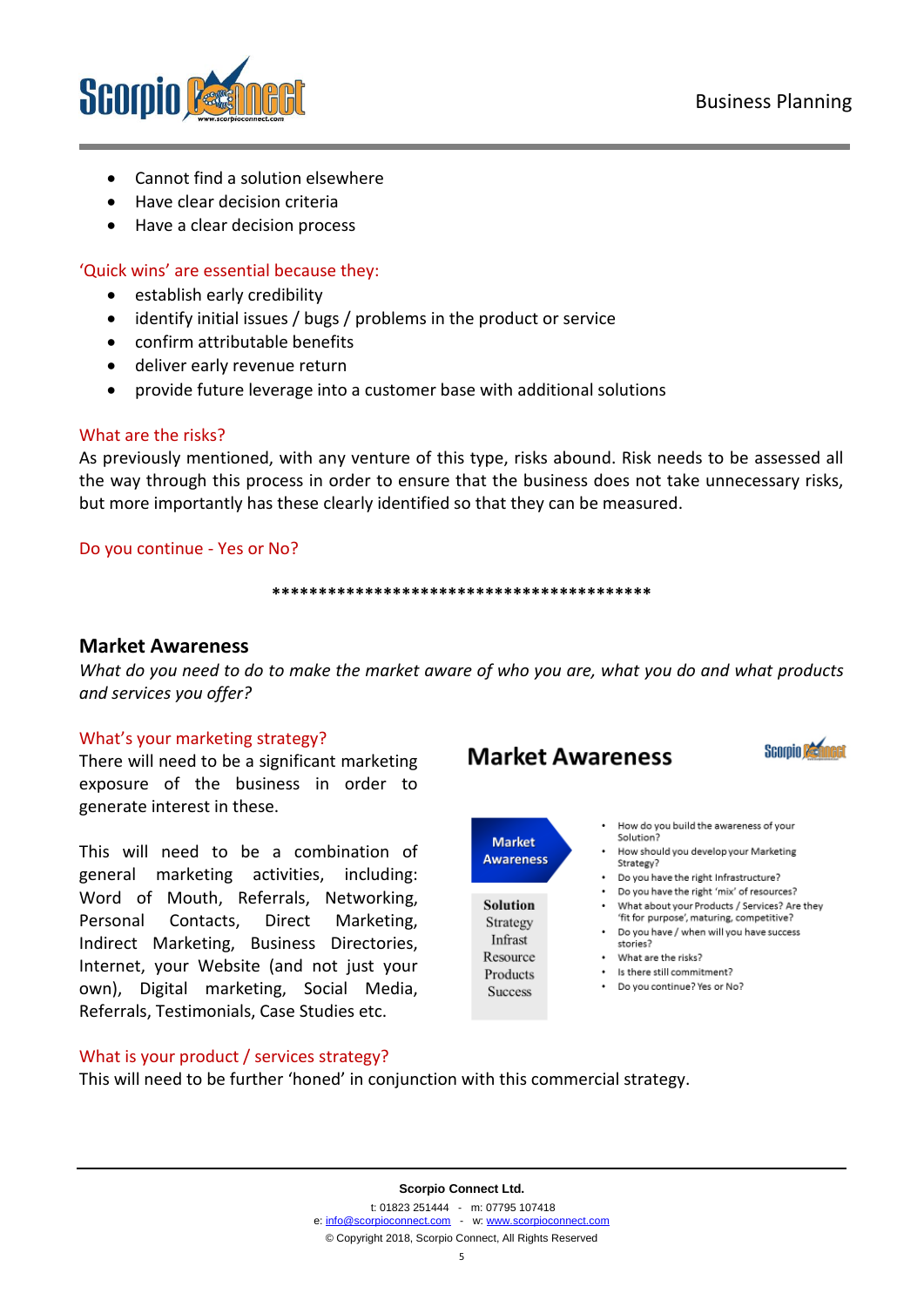

# What infrastructure / resources will you need to deliver this?

The business will need the ability to provide the right resources with the right skill sets will be paramount to ensure that the services you provide meet the expectations of customers and will have a 'knock on' effect in influencing future customers.

## Do you have any previous success stories that you can utilise?

Some yes – and you need to capitalise on this as success breeds credibility. And this will be a major part of your ability to securing future new business.

#### What are the risks?

As previously mentioned, with any venture of this type, risks abound. Risk needs to be assessed all the way through this process in order to ensure that the business does not take unnecessary risks, but more importantly have these clearly identified so that they can be properly and practically measured.

#### Do you continue - Yes or No?

This is where you continue to assess the risks to the business with regard to this business venture. Are the risks acceptable (given the potential return), or are they too great (with the risk of a loss being too great).

#### **\*\*\*\*\*\*\*\*\*\*\*\*\*\*\*\*\*\*\*\*\*\*\*\*\*\*\*\*\*\*\*\*\*\*\*\*\*\*\*\*\***

# **Market Planning**

*How should the business plan its approach – overall marketing strategy, competition, pricing, targets, resource requirements etc?*

# How should you plan your approach? What's your outline marketing strategy? Have you agreed any marketing budget?

This would need to be established through an integrated Marketing Plan. Essentially this is:

- Clarify and agree what you want to achieve
- With what?
- By when?

#### What are your USP's?

Your USP's need to clearly differentiate you from the competition. They could be any combination of market definition, product features, benefits, price, service – or indeed something else.

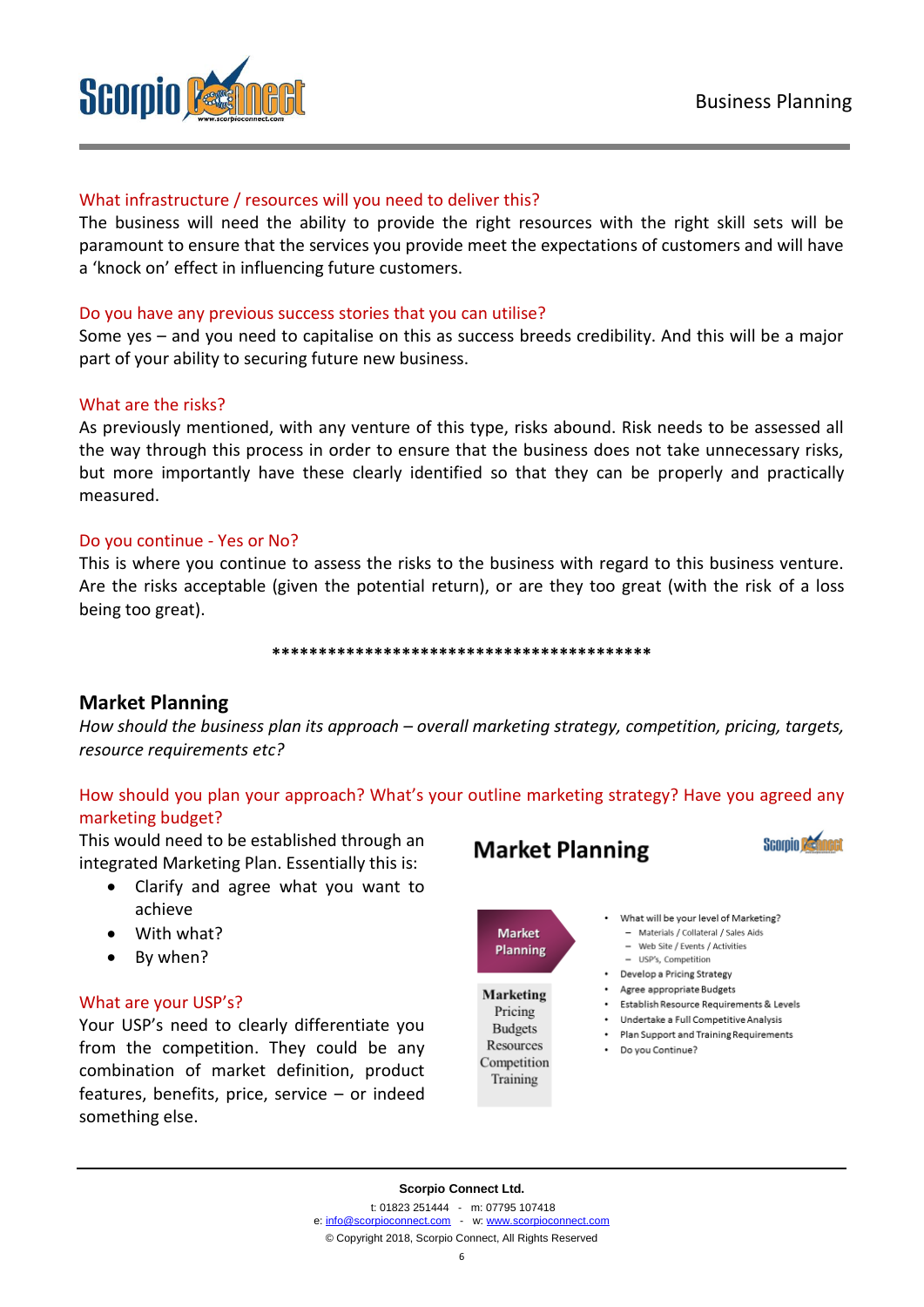



# What materials / collateral / sales aids do you have?

Limited (or none). This needs to be addressed, depending on how, where and why they would be used. Or would you use a website (for example) as the principle vehicle with which to address this?

# What website(s) do you have / can you use / do you need?

There is currently your company's principal website, but this needs to be looked at to see what could be done or could be changed to accommodate what you're trying to do.

It may make sense for your new business to have its own website, either independently or linked from the main website, which would provide both identity and an opportunity to use this as a marketing and sales vehicle, as well as many other areas.

Equally – who would manage and develop this?

Do you have any activities or events planned?

#### Have you established who the competition is?

Of all the market sectors that you are looking to address, you need to undertake a detailed competitor analysis in order to assess what competition there is and what you will be up against.

Have you developed a realistic pricing strategy?

Have you established resource requirements?

Have you all the required support services in place?

**\*\*\*\*\*\*\*\*\*\*\*\*\*\*\*\*\*\*\*\*\*\*\*\*\*\*\*\*\*\*\*\*\*\*\*\*\*\*\*\*\***

# **Market Stimulation**

*How should your business generate the leads that will be required – and gain access to good qualified* 

*prospects, with particular emphasis on generating profitable business through early / 'quick wins'?*

How are you going to generate the leads that will be required to deliver the forecasted business?

This will need to be through a combination of:

- Website(s)
- Media communications
- Social Media
- Referrals
- Word of Mouth / Personal contacts



**Market Stimulation** 

# **Stimulation** Mktg. Plan

Awareness Opps. Suspects **Business Case**  $\operatorname{Features}$ **Benefits** 



- Developing a detailed Marketing Plan - Direct Mail / Telemarketing / Events
	- Networking / PR / Referrals
- Consultants / Channel / 3rd Parties • Customer Awareness Campaigns
- · Identify & Progress Opportunities
- · Qualify 'key' Suspects
- Build Customer Business Case Solutions
	- Customer Services
	- $-$  Pricing
	- $-$  Resources
	- $-$  Support Identify 'key' product / solution Features
- · Identify 'key' product / solution Benefits

**Scorpio Connect Ltd.**

t: 01823 251444 - m: 07795 107418 e[: info@scorpioconnect.com](mailto:info@scorpioconnect.com) - w[: www.scorpioconnect.com](http://www.scorpioconnect.com/)